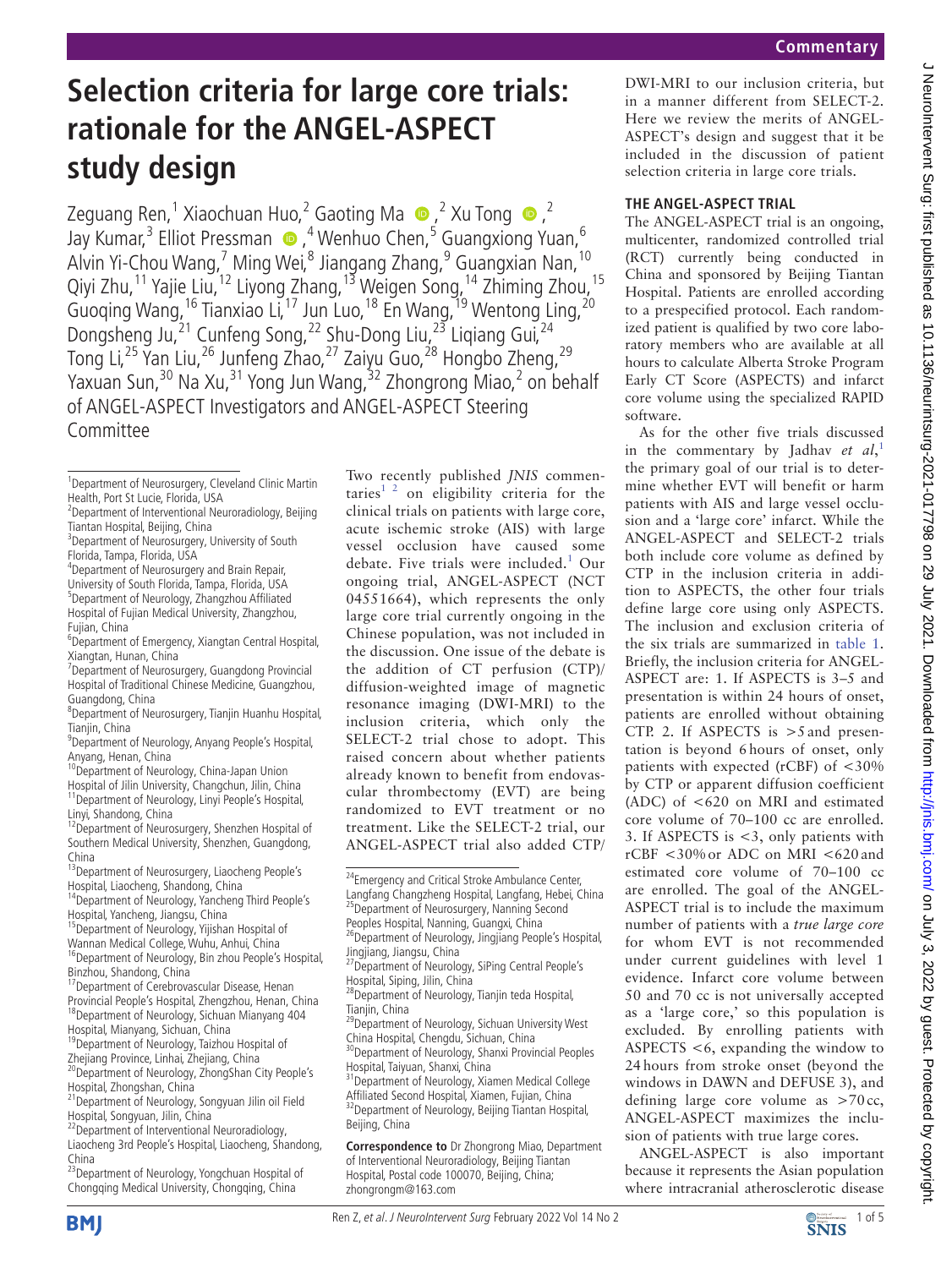is more common than in the Western world where most of the previous trials have been performed. This study will shed more light on how intracranial atherosclerotic disease might influence EVT results in this subgroup.

### **Concerning inconsistency of ASPECTS grading and ability of ASPECTS to define the 'large core'**

Multiple studies<sup>34</sup> have shown that estimated ischemic core volume is independently associated with functional independence and functional improvement. Outcomes may vary significantly in the same ASPECTS category depending on infarct volume.<sup>4</sup> Moreover, ischemic changes in some areas of the brain are difficult to grade for ischemia on noncontrast CT (NCCT) using the ASPECTS criteria, leading to interoperator variability in ASPECTS, as was seen in the TENSION trial.<sup>5</sup> An inaccurate ASPECTS can mis-assign the subgroup of patients eligible for 'class I treatment guideline of ASPECTS  $>5'$  into the untreated group, or the subgroup patients not eligible for the 'class I treatment guideline' into the treatment group, weakening the conclusions from the trial. If we use rCBF determined by CTP, or the ADC sequence on MRI, to help to define large core, we may have a better chance of catching patients with true large cores but questionable ASPECTS.

#### **Unreliability of CTP prediction of accurate core volume and why include the CTP in inclusion criteria**

As indicated by Jadhav in the commentary,<sup>1</sup> many studies<sup>6-8</sup> have overestimated real infarct core volume from the prediction by CTP. It is known that in the early window, CTP is more likely to overestimate core volume, $9$  especially in the patients with very low ASPECTS, such as  $0-2$ <sup>10</sup> To avoid this pitfall, in ANGEL-ASPECT, CTP is used in the inclusion criteria in only two situations: one is in the later window (>6hours after stroke onset) in patients with ASPECTS >5 where the accuracy of CTP is maintained; the second is for patients with ASPECTS 0–2 at any time, to include patients with true large but not 'pseudo too-large' core. Unlike SELECT-2 whose inclusion criteria use CTP-estimated core volume in both early and later windows, and the lower inclusion threshold of 50 cc, ANGEL-ASPECT minimizes the risk of enrolling patients with favorable ASPECTS and low core volume of 50–70 cc—the two groups that may be denied proven treatment by randomization to the non-intervention group.

Many studies<sup>3 11 12</sup> have demonstrated that patients without a mismatch do not have a favorable clinical response to reperfusion. It has been suggested that that the size of the penumbra might affect the outcome of reperfusion, and 80% of patients with AIS have penumbra regardless of the volume of the infarct core.<sup>11</sup> Randomized trials are needed to determine the role of penumbra in clinical outcomes in patients with a large core.

## **Benefit of EVT in favorable aspects, large CTP core in the early window**

Use of EVT for patients with NCCT ASPECTS 6–10 within early window (onset within 6hours) is supported by level 1 evidence, and CTP is generally not recommended for these patients. However, among these patients, there are some with CTP-defined ischemic core volumes  $\geq 50$  cc. Very few of these patients were included in the published RCTs and there is debate about whether these patients will benefit from EVT.<sup>2</sup> Inclusion of patients with CTP-defined ischemic core volumes  $\geq 50$ cc may help to clarify this question.

The benefit of EVT in patients with favorable ASPECTS regardless of large' CTPdefined core in the early window has been confirmed in multiple RCTs, and EVT for these patients is recommended by guidelines endorsed by many stroke societies.<sup>13-15</sup> Choosing to randomize these patients is difficult to defend in applications to institutional review boards regulating the clinical trials in China. Furthermore, lumping patients of this group with others into a single large core' population would hinder the ability to draw meaningful conclusions. Considering these factors, a decision was

| Comparison of all six 'large core' trials<br>Table 1 |                                                                                                                    |                                                  |                                                                                       |                                                                                                                               |                                                                                                                                      |                                                                                                            |
|------------------------------------------------------|--------------------------------------------------------------------------------------------------------------------|--------------------------------------------------|---------------------------------------------------------------------------------------|-------------------------------------------------------------------------------------------------------------------------------|--------------------------------------------------------------------------------------------------------------------------------------|------------------------------------------------------------------------------------------------------------|
| Trial                                                | <b>TENSION</b>                                                                                                     | <b>LASTE</b>                                     | <b>TESLA</b>                                                                          | <b>RESCUE-Japan LIMIT</b>                                                                                                     | SELECT-2                                                                                                                             | ANGEL-ASPECT                                                                                               |
| Official title                                       | <b>Efficacy and Safety of</b><br>Thrombectomy in Stroke With<br><b>Extended Lesion and Extended</b><br>Time Window | Large Stroke Therapy<br>Evaluation - ASPECTS 0-5 | Thrombectomy for Emergent<br>Salvage of Large Anterior<br>Circulation Ischemic Stroke | <b>Randomized Controlled Trial</b><br>of Endovascular Therapy for<br>Acute Large Vessel Occlusion<br>With Large Ischemic Core | A Randomized Controlled<br>Trial to Optimize Patient's<br>Selection for Endovascular<br><b>Treatment in Acute Ischemic</b><br>Stroke | Study of EVT in Acute Anterior<br>Circulation LVO Patients with<br>a largE infarCT core                    |
| NCT number                                           | NCT03094715                                                                                                        | <b>IN EXTREMIS</b>                               | NCT03805308                                                                           | NCT03702413                                                                                                                   | NCT03876457                                                                                                                          | NCT04551664                                                                                                |
| Country                                              | Austria, Canada, Czechia,<br>Denmark, France, Germany,<br>Norway, Slovakia, Spain                                  | USA, Europe                                      | <b>United States</b>                                                                  | Japan                                                                                                                         | <b>United States</b><br>(Canada, Europe)                                                                                             | China                                                                                                      |
| Imaging inclusion criteria                           | NCCT or DWI<br>ASPECTS 3-5                                                                                         | NCCT or DWI<br>ASPECTS 0-5                       | <b>NCCT</b><br>ASPECTS 2-5                                                            | CT-ASPECTS 3-5 or DWI-<br>ASPECTS 3-5:                                                                                        | 1. ASPECTS ≥6andcore ≥50 cc<br>2. ASPECTS 3-5andcore<br>$>50$ cc<br>3. ASPECTS 3-5andcore<br>$<$ 50 $cc$                             | 1. ASPECTS 3-5<br>2. ASPECTS $>5$ ( $>6$ hour) and<br>core 70-100 cc<br>3. ASPECT <3 and core<br>70-100 cc |
| NIHSS score                                          | < 26                                                                                                               | >5                                               | >6                                                                                    | $\geq 6$                                                                                                                      | $\geq 6$                                                                                                                             | $6 - 30$                                                                                                   |
| Age (years)                                          | >18                                                                                                                | $18 - 80$                                        | $18 - 85$                                                                             | $>18$                                                                                                                         | $18 - 85$                                                                                                                            | $18 - 80$                                                                                                  |
| Time                                                 | <12 hour LSW                                                                                                       | <6.5 hour LKW                                    | Random <24 hour                                                                       | Random <6 hour LKW.<br>6-24 FLAIR (-)                                                                                         | Treat $<$ 24 hour<br>$(0-12vs6-24)$                                                                                                  | Random <24 hour                                                                                            |
| Primary outcome                                      | mRS score shift analysis                                                                                           | mRS score at 90& and 180<br>days                 | Utility-weighted 90-day<br>mRS score                                                  | mRS score 0-3 at 90 days                                                                                                      | Shift on 90-day mRS score                                                                                                            | mRS score at 90 days                                                                                       |
| Actual study start date                              | July 20, 2018                                                                                                      |                                                  | July 16, 2019                                                                         | November 2018                                                                                                                 | October 11, 2019                                                                                                                     | September 28, 2020                                                                                         |
| <b>Estimated primary</b><br>completion date          | August 31, 2020                                                                                                    |                                                  | July 16, 2022                                                                         | November 2020                                                                                                                 | May 1, 2021                                                                                                                          | November 2022                                                                                              |

Core: rCBF <30% on CT perfusion or ADC<620; Information source: https://clinicaltrials.gov. and Website

ADC, apparent diffusion coefficient; ASPECTS, Alberta Stroke Program Early CT Score; DWI, diffusion-weighted imaging; FLAIR, fluid attenuated inversion recovery; LKW, last known well; LSW, last seen well; LVO, large vessel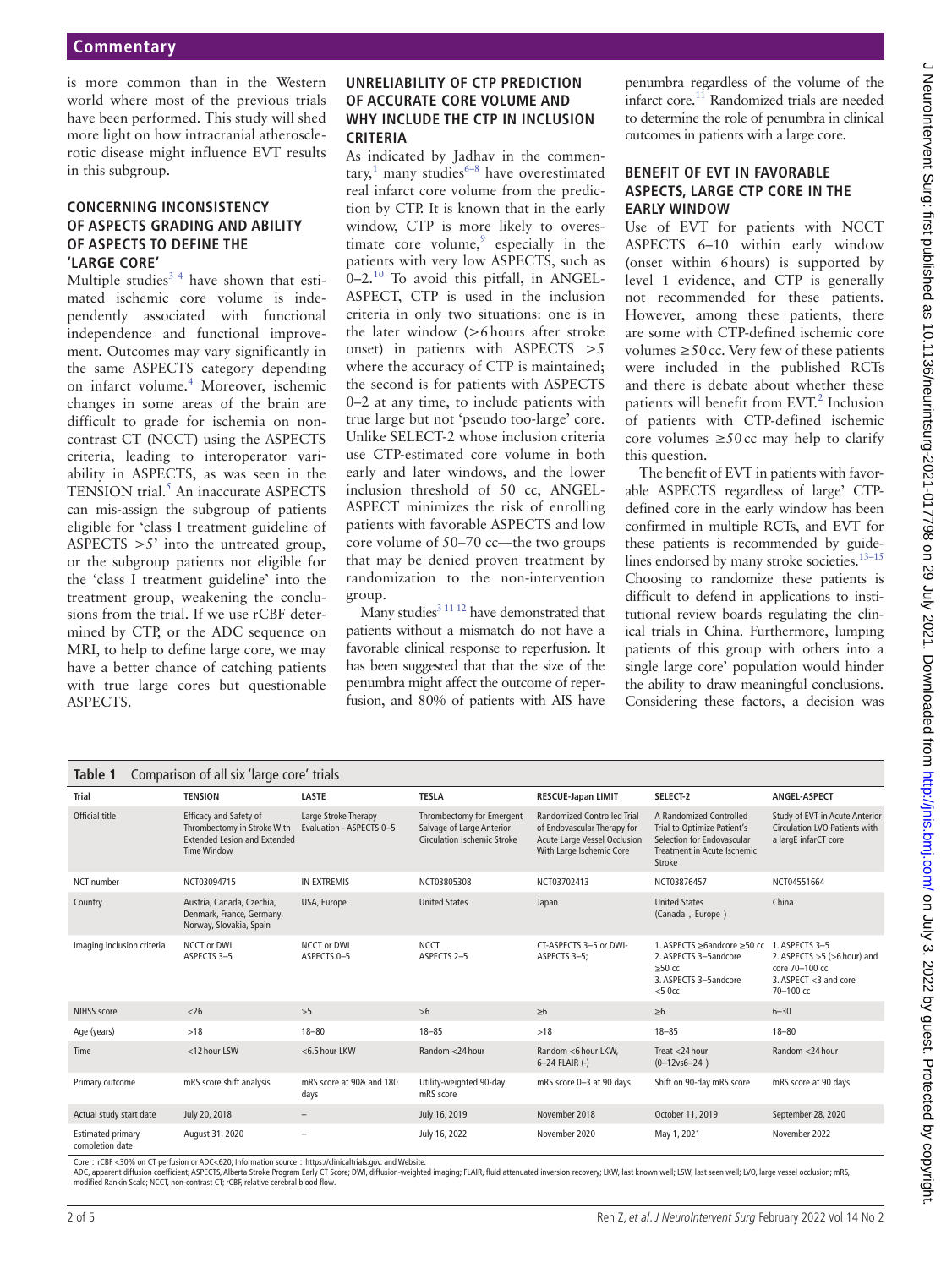made not to use CTP-defined core volume in the inclusion criteria for this population with early onset (within 6hours) in the ANGEL-ASPECT trial.

#### **CTP definition of large core: 50 cc versus 70 cc in the early or late time window**

As shown by several studies,  $6-10$  overestimation of infarct core in the early window, especially within 3hours, affects the accuracy of using CTP to evaluate the infarct core. Almost all the studies and trials use 70 cc as the criterion for large core. We believe that lowering the threshold of CTP in the early windows may exaggerate this issue considerably, resulting in enrolling more patients with pseudolarge core infarcts. Given this concern, we used the 70 cc criteria only for patients in the early window (onset <6hours) with ASPECTS 0–2. It is also noted that the investigators of SELECT-2 have planned to make a similar change, decreasing the threshold of infarct core of rCBF on CTP from  $<30\%$  to  $<20\%$ , but only in patients presenting 0–2hours after the time last known well.<sup>2</sup>

Although there is some evidence in different studies<sup>16 17</sup> showing the benefit of EVT for patients with 50–70 cc core volume, we agree that the evidence is not that substantial, and no RCTs have confirmed this finding. Core lesions between 50 and 70 cc are not considered by all to be large core. Adding patients with 50–70 cc core lesions into the large core trial, may compromise trial conclusions. Given this concern, we set 70 cc as our lower limit. So far, CTP-based enrollment accounts for only about 10% of all enrolled patients in ANGEL-ASPECT based on the initial core-laboratory adjudication. Given the small percentage, we do not expect the power of our trial to be significantly affected in comparison with the four trials that do not use CTP-defined inclusion criteria.

#### **Advantages of using CTP-defined ischemic core volume**

Some patients have poor ASPECTS but moderate core volumes and significant penumbra.

Due to the inter-rater variability of the ASPECT score, using CTP-defined ischemic core volume may be advantageous.

First, we know that patients with low ASPECTS and favorable CTP core volume may benefit from EVT. This has been confirmed by high-quality studies,  $18^{18}$ although few patients with ASPECTS <6 have been previously included. CTP offers a more objective measure than ASPECTS, but this has not yet been confirmed in a high-quality RCT. Including patients with low ASPECTS and favorable CTP-defined core volume allows for comparison of these two criteria. We believe that if a patient has values of ASPECTS and CTPdefined core volume available, subgroup analysis might help to clarify the mechanism of any benefit found from EVT.

Second, debate exists about the ideal ASPECTS cut-off point. Patients with ASPECTS 0–2 are not included in our study, as in other large core trials, given the poor outcome expected in these patients. But the significant inter-rater variability of reading NCCT ASPECTS can easily lead to inclusion or exclusion of borderline patients. In a study of 337 patients with onset >6hours, CT ASPECTS 0–2 comprised 11.6% of all ASPECTS patients, and 30.2% of all patients with ASPECTS  $<6.10$  The study showed that patients with ASPECTS 2 had an average core volume of 70 cc in overall population versus 100 cc in the later window (onset time  $>6$  hours).<sup>10</sup> We believe that adding CTP inclusion criteria to this population with CTP-defined rCBF  $<$ 30% 70–100 cc, given the guidelines<sup>13–15</sup> that recommend using  $>70$ cc to define large core volume, could avoid including patients who truly have ASPECTS 0–2 and are EVT-futile while catching more patients with a large core.

#### **Risk of early stopping for efficacy or futility**

In contrast to the other four trials, the SELECT-2 and our ANGEL-ASPECT trials incorporated CTP-defined ischemic core volume to select patients. We believe that should either of these trials be stopped early for efficacy or futility, the other trials should continue. The different results from other trials may demonstrate the different effects of different selection strategies.

Since onset to reperfusion time is the most important modifiable factor contributing to good outcome, shortening this time should be prioritized. Under the current guideline, use of multiple imaging modalities to select patients for EVT caused an approximate 20min EVT treatment delay, $20$  this is especially a problem in China, given that informed consent is required for contrast application and additional nursing staff are needed for contrast injection. If the trials with and without CTP inclusion criteria demonstrated noninferiority and no increased safety concern with EVT regardless of whether penumbra was present, this would be as good as the positive result of the benefit of EVT

Ren Z, et al. J NeuroIntervent Surg February 2022 Vol 14 No 2 3 of 5

on patients with a large core. This result would provide strong support for direct transfer to the angiography suite.

## **Conclusion**

We believe that defining core volume using CTP can compensate for the inconsistencies of ASPECTS if we exclude patients with onset within 6hours and core volume of 50–70 cc since these patients have already been shown to benefit from EVT in multiple RCTs. We believe that this decision captures more patients with true large core volumes for the trial. The sample size of our ANGEL-ASPECT trial is calculated based on studies excluding these populations. The power of the trial was maintained for the relatively consistent patient population with large core volume.

#### **Twitter** Alvin Yi-Chou Wang @freealvin

**Collaborators** ANGEL-ASPECT Investigators: Miao Zhongrong (Beijing Tiantan Hospital, Capital Medical University; Department of Interventional Neuroradiology); Ren Zeguang (University of south Florida, Tampa General Hospital, United States of America; Department of Neurosurgery); Vitor Mendes Pereira (St. Michael's Hospital, Toronto, Canada; Division of Neurosurgery, Department of Surgery); Huo Xiaochuan (Beijing Tiantan Hospital, Capital Medical University; Department of Interventional Neuroradiology); Ma Gaoting (Beijing Tiantan Hospital, Capital Medical University; Department of Interventional Neuroradiology); Tong Xu (Beijing Tiantan Hospital, Capital Medical University; Department of Interventional Neuroradiology); Zhang Xuelei (Beijing Tiantan Hospital, Capital Medical University; Department of Interventional Neuroradiology); Sun Dapeng (Beijing Tiantan Hospital, Capital Medical University; Department of Interventional Neuroradiology); Liu Zhenqiang (Beijing Tiantan Hospital, Capital Medical University; Department of Interventional Neuroradiology); Yang Ming (Beijing Tiantan Hospital, Capital Medical University; Department of Interventional Neuroradiology); Zhang Yupeng (Beijing Tiantan Hospital, Capital Medical University; Department of Interventional Neuroradiology); Nie Ximing (Beijing Tiantan Hospital, Capital Medical University; Department of Interventional Neuroradiology); Wei Na (Beijing Tiantan Hospital, Capital Medical University; Department of Interventional Neuroradiology); Yang bo (Beijing Tiantan Hospital, Capital Medical University; Department of Interventional Neuroradiology); Meng Xia (Beijing Tiantan Hospital, Capital Medical University, China National Clinical Research Center for Neurological Diseases; Center of Neurology); Pan Yuesong (Beijing Tiantan Hospital, Capital Medical University, China National Clinical Research Center for Neurological Diseases; China National Clinical Research Center for Neurological Diseases); Wang Anxin (Beijing Tiantan Hospital, Capital Medical University, China National Clinical Research Center for Neurological Diseases; China National Clinical Research Center for Neurological Diseases); Liu Liping (Beijing Tiantan Hospital, Capital Medical University; Department of Neurology); Wang Yilong (Beijing Tiantan Hospital, Capital Medical University; Department of Neurology); Wang Yongjun (Beijing Tiantan Hospital, Capital Medical University;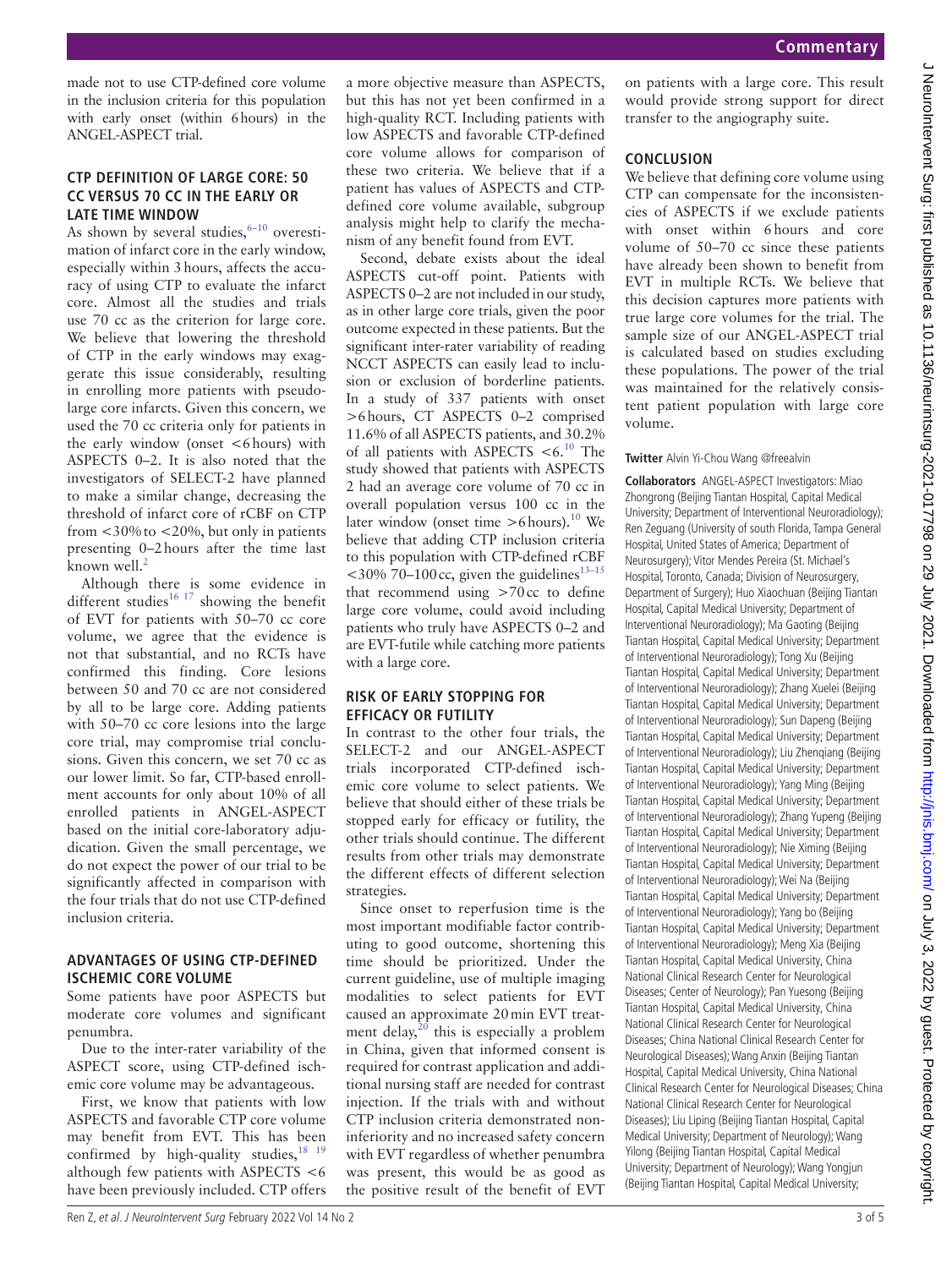Department of Neurology); Ji Xunming (Capital Medical University, Xuanwu Hospital; Department of Neurosurgery); Liu Xinfeng (University of Science and Technology of China; Department of Neurology); Dong Qiang (Huashan Hospital Affiliated to Fudan University; Department of Neurology); Xu Anding (Guangzhou Overseas Chinese Hospital, the First Affiliated Hospital of Jinan University; Department of Neurology); Yang Qingwu (Xinqiao Hospital Army Medical University; Department of Neurology); Geng Xiaokun (Beijing Luhe Hospital,Capital Medical University; Department of Neurology); Zhang Shiyong (Beijing Fengtai You'anmen Hospital; Department of Neurology); Zhou Zhiming (Yijishan Hospital of Wannan Medical College; Department of Neurology); Chen Wenhuo (Zhangzhou Municipal Hospital of Fujian Province; Department of Neurology); Wang Yizhou (Guangdong Hospital of TCM; Department of Neurosurgery); Liao Geng (Maoming People's Hospital; Department of Neurology); Liu Yajie (Southern Medical University Shenzhen Hospital; Department of Neurosurgery); Ling Wentong (Zhongshan People's Hospital; Department of Neurology); LI Tong (The Second Nanning People'S Hospital; Department of Neurology); Xu Guodong (Hebei General Hospital; Department of Interventional Neuroradiology); Gui Liqiang (Langfang Changzheng Hospital; Emergency and Critical Stroke Ambulance Center); Li Tianxiao (Henan Province Hospital; Department of Neurology); Zhang Jiangang (The People's Hospital Of Anyang City; Department of Neurology); Ju Dongsheng (Songyuan Jilin Oilfield Hospital; Department of Neurology); Zhao Junfeng (Siping Central People's Hospital; Department of Neurology); Shi Haibin (Jiangsu Province Hospital; Department of Interventional radiology; Pen Ya (The First People's Hospital of Changzhou; Department of Neurosurgery); Liu Yan (Jingjiang People'S Hospital; Department of Neurology); Shi Hongchao (Nanjing First Hospital; Department of Neurology); Wu Jin (The Second Affiliated Hospital of Nanjing Medical University; Department of Neurology); Ding Yasuo (Jiangsu Taizhou People'S Hospital; Department of Neurosurgery); Song Weigen (Yancheng Third People's Hospital; Department of Neurology); Li Di (Dalian Municipal Central Hospital Affiliated to Dalian Medical University; Department of Interventional therapy); Jiang Changchun (Baotou Central Hospital; Department of Neurology); Zhu Qiyi (Linyi People'S Hospital; Department of Neurology); Han Hongxing (Linyi People'S Hospital; Department of Neurology); Wang Guoqing (Binzhou People's Hospital; Department of Neurology); Song Cunfeng (Liaocheng Third People's Hospital; Department of Neurology); LI Weirong (Taiyuan Central Hospital of Shanxi Medical University; Department of Neurology); Zhao Jing (Minhang Hospital Affiliated to Fudan University; Department of Neurology); Bi Yong (Shanghai Fourth People's Hospital; Department of Neurology); Zheng Hongbo (West China Hospital, Sichuan University; Department of Neurology); Luo Jun (Sichuan Mianyang 404 Hospital; Department of Neurology); Li Jinglun (The Affiliated Hospital Of Southwest Medical University; Department of Neurology); Wei Ming (Tianjin Huanhu Hospital; Department of Neurosurgery); Guo Zaiyu (Teda Hospital; Department of Neurosurgery); Yin Congguo (Affliated Hangzhou First People's Hospital, Zhejiang University School of Medicine; Department of Neurology); Wang En (Taizhou Hospital Of Zhejiang Province; Department of Neurology); Liu Shudong (Yongchuan Hospital Of Chongqing Medical University; Department of Neurology); Cai Chuwei (Shantou Central Hospital; Department of Neurosurgery); Zhang Meng (Daping

Hospital; Department of Neurology); Cai Xueli (Lishui City Center Hospital; Department of Neurology); Nan Guangxian (China-Japan Union Hospital Of Jilin University; Department of Neurology); Zhang Liyong (Liao city brain hospital in Shandong Province; Department of Neurosurgery); Yang Hua (The Affiliated Hospital Of Guizhou Medical University; Department of Neurosurgery); Sun Yaxuan (Shanxi Province Hospital; Department of Neurology); Xu Na (The Second Affiliated Hospital of Xiamen Medical College; Department of Neurology); Yang Xinguang (The Second Affiliated Hospital Of Guangzhou Medical University; Department of Neurology); Yuan Guangxiong (Xiangtan Central Hospital; Department of Critical Care Medicine); Dai Linzhi (First Affiliated Hospital, School of Medicine, Shihezi University; Department of Neurosurgery); Huang Wenguo (Maoming Hospital of Traditional Chinese Medicine; Department of Neurology); Gao Zongen (Shengli Oilfield Central Hospital; Department of Neurology); Shi Qing (Wuyi Hospital of traditional Chinese medicine, Jiangmen city; Department of Encephalopathy); Tang Yufeng (Mianyang Central Hospital; Department of Neurology); Yue Wencan (Zhoukou Central Hospital; The centre of stroke); Wen Changming (Nanyang Central Hospital; Department of Neurology). ANGEL-ASPECT Steering Committee: Miao Zhongrong (Beijing Tiantan Hospital, Capital Medical University; Tiantan Interventional Neuroradiology); Ren Zeguang (University of south Florida, Tampa General Hospital, United States of America; Tiantan Interventional Neuroradiology); Vitor Mendes Pereira (St. Michael's Hospital, Toronto, Canada; Division of Neurosurgery, Department of Surgery); Wang Yongjun (Beijing Tiantan Hospital, Capital Medical University; Department of Neurology); Wang Yilong (Beijing Tiantan Hospital, Capital Medical University; Department of Neurology); Liu Liping (Beijing Tiantan Hospital, Capital Medical University; Department of Neurology); David Liebeskind (UCLA Comprehensive Stroke Center; Department of Neurology).

**Contributors** ZR drafted and revised the paper. XH, GM, XT, JK, and EP revised the paper. ZM monitored data collection for the whole trial. All members of ANGEL-ASPECT designed and implemented the trial.

**Funding** The authors have not declared a specific grant for this research from any funding agency in the public, commercial or not-for-profit sectors.

**Competing interests** None declared.

**Patient consent for publication** Not required.

**Provenance and peer review** Not commissioned; externally peer reviewed.

**Data availability statement** Data are available in a public, open access repository. Data are available upon reasonable request. All data relevant to the study are included in the article or uploaded as supplementary information.



**Open access** This is an open access article distributed in accordance with the Creative Commons Attribution Non Commercial (CC BY-NC 4.0) license, which permits others to distribute, remix, adapt, build upon this work non-commercially, and license their derivative works on different terms, provided the original work is properly cited, appropriate credit is given, any changes made indicated, and the use is non-commercial. See: http://creativecommons.org/ licenses/by-nc/4.0/.

© Author(s) (or their employer(s)) 2022. Re-use permitted under CC BY-NC. No commercial re-use. See rights and permissions. Published by BMJ.

#### ZR and XH contributed equally.

ZR and XH are joint first authors.



**To cite** Ren Z, Huo X, Ma G, et al. J NeuroIntervent Surg 2022;**14**:107–110.

Accepted 4 July 2021 Published Online First 29 July 2021



- ► http://dx.doi.org/10.1136/neurintsurg-2021-017386
- ► http://dx.doi.org/10.1136/neurintsurg-2021-017498

J NeuroIntervent Surg 2022;**14**:107–110. doi:10.1136/neurintsurg-2021-017798

#### **ORCID iDs**

Gaoting Ma http://orcid.org/0000-0002-9374-7589 Xu Tong http://orcid.org/0000-0002-3277-6941 Elliot Pressman http://orcid.org/0000-0002-5160-802X

#### **References**

- Jadhav AP, Hacke W, Dippel DWJ, et al. Select wisely: the ethical challenge of defining large core with perfusion in the early time window. [J Neurointerv Surg](http://dx.doi.org/10.1136/neurintsurg-2021-017386) 2021;13:497–9.
- 2 Sarraj A, Campbell B, Ribo M, et al. Selection criteria for large core trials: dogma or data? [J Neurointerv](http://dx.doi.org/10.1136/neurintsurg-2021-017498)  [Surg](http://dx.doi.org/10.1136/neurintsurg-2021-017498) 2021;13:500–4.
- 3 Campbell BCV, Majoie CBLM, Albers GW, et al. Penumbral imaging and functional outcome in patients with anterior circulation ischaemic stroke treated with endovascular thrombectomy versus medical therapy: a meta-analysis of individual patient-level data. [Lancet](http://dx.doi.org/10.1016/S1474-4422(18)30314-4)  [Neurol](http://dx.doi.org/10.1016/S1474-4422(18)30314-4) 2019;18:46–55.
- 4 Bouslama M, Barreira CM, Haussen DC, et al. Endovascular reperfusion outcomes in patients with a stroke and low ASPECTS is highly dependent on baseline infarct volumes. [J Neurointerv Surg](http://dx.doi.org/10.1136/neurintsurg-2020-017184) 2021. doi:10.1136/neurintsurg-2020-017184. [Epub ahead of print: 15 Mar 2021].
- 5 van Horn N, Kniep H, Broocks G, et al. ASPECTSs interobserver agreement of 100 Investigators from the TENSION study. [Clin Neuroradiol](http://dx.doi.org/10.1007/s00062-020-00988-x) 2021. doi:10.1007/ s00062-020-00988-x. [Epub ahead of print: 27 Jan 2021].
- 6 Geuskens RREG, Borst J, Lucas M, et al. Characteristics of misclassified CT perfusion ischemic core in patients with acute ischemic stroke. [PLoS One](http://dx.doi.org/10.1371/journal.pone.0141571) 2015;10:e0141571.
- 7 Boned S, Padroni M, Rubiera M, et al. Admission CT perfusion may overestimate initial infarct core: the ghost infarct core concept. [J Neurointerv Surg](http://dx.doi.org/10.1136/neurintsurg-2016-012494) 2017;9:66–9.
- 8 Mendez AA, Quispe-Orozco D, Dandapat S, et al. Overestimation of core infarct by computed tomography perfusion in the golden hour. [Brain Circ](http://dx.doi.org/10.4103/bc.bc_7_20) 2020;6:211–4.
- 9 Martins N, Aires A, Mendez B, et al. Ghost infarct core and admission computed tomography perfusion: redefining the role of neuroimaging in acute ischemic stroke. [Interv Neurol](http://dx.doi.org/10.1159/000490117) 2018;7:513–21.